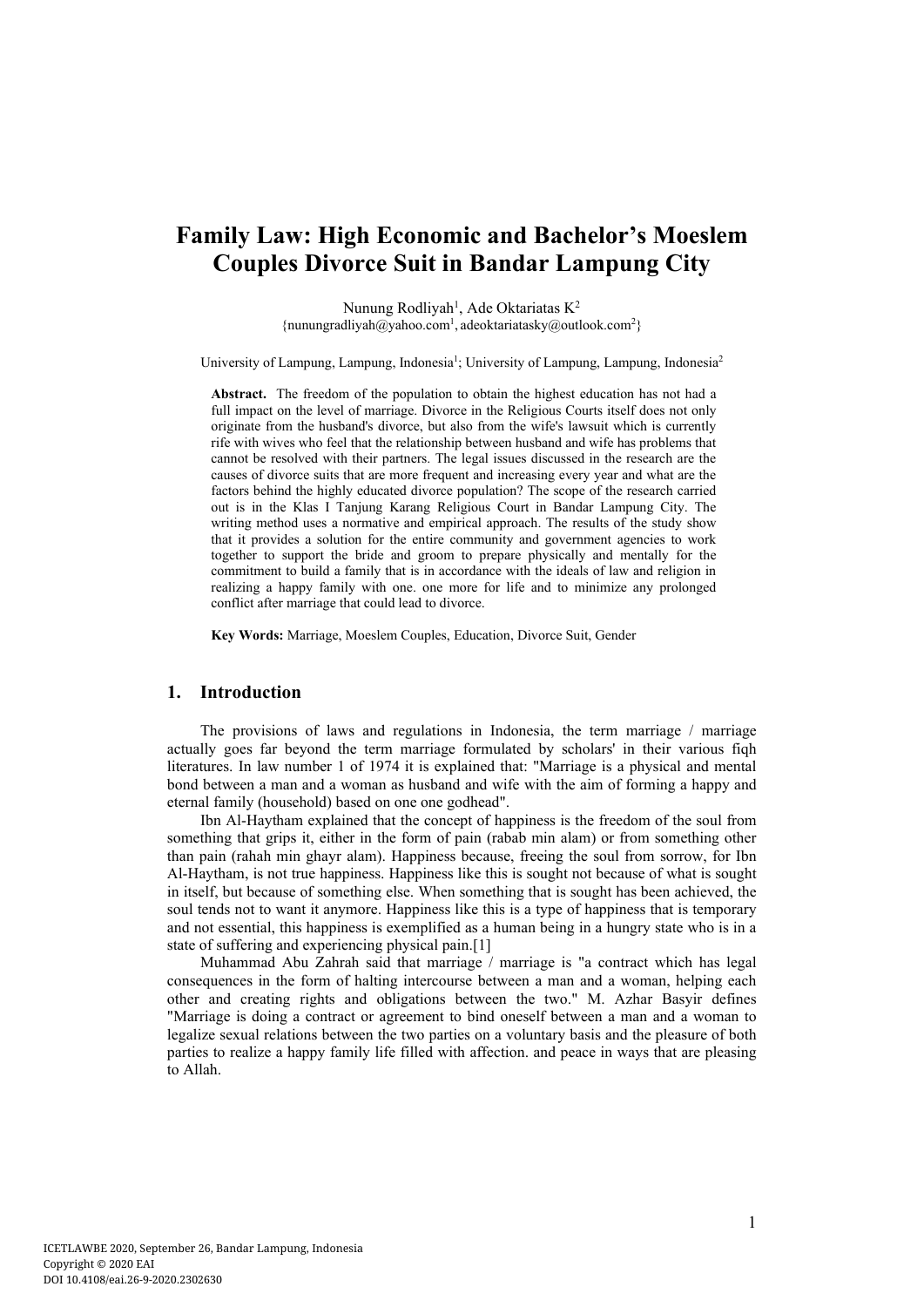Husband and wife must be responsible for meeting each other's needs to build a harmonious and peaceful family. For the sake of success in realizing building a harmonious and peaceful family, it is necessary to have togetherness and an attitude of sharing responsibility between husband and wife. The Al-Qur'an recommends cooperation between them. In the al-Qur'an it is stated, that a husband and wife are to get along (in) good terms, in *ma'ruf* terms as emphasized by Allah SWT. in Q.S. An-Nisa '(4): 19. (Whereas what is said to interfere with a wife who is good is: (1) respect, respect, and good treatment, (2) increases the standard of life in the fields of religion, morals, and the necessary knowledge, (3) protects and maintaining the good name of the wife, (4) meeting the biological needs of the wife).

Carrying out the fundamental provisions of the Al-Qur'an as the main source of law of Islamic law, must be accompanied by the provisions of the Sunnah of the Prophet and Rasul. The discussion of Al-Sunnah within the scope of Islamic institutions refers to the meaning of the religious traditions pursued and carried out by the Prophet, on his missionary journey, including religious messages that were conveyed orally or acts of good behavior, and were recognized by his followers continuously from the early period, either in the form of teachings that come from Allah (the Qur'an) and from the Prophet himself.[2]

Every marriage is expected to last a lifetime. However, there are times when the journey across the household ark is not always smooth as expected, you must face obstacles that become problems in the household. If the problem is not resolved properly, it will cause a dispute and lead to divorce. But if the household can not be maintained, and if it is maintained it will cause prolonged strife and suffering. Islam is not absolutely binding on marriage, but it does not make divorce easier.

Divorce is part of a legal event that couples who are bound by the law of marriage are very much avoided, but it does not rule out as a last resort if the marital relationship is declared no longer in the harmonious category. The findings of the research that the author has conducted on the causes of divorce in the Muslim community in the Religious Courts (2006) and studies of several researchers have revealed that the divorce rate in urban areas is higher than in rural areas. This phenomenon is caused by several things, including people who have seen the stigma of divorce as a common thing in marriage and others.

In recent years, divorce has become a very popular term in the ears of the public, this is because the divorce rate continues to grow. There are always in the religious court every day several couples who have been married have changed their status to become widows / widowers. Interestingly, the large number of divorces is dominated by the number of divorcees (divorces submitted by the wife).

UU no. 14 of 1970, which has united the Religious Courts in an integral national justice system, needs to be reaffirmed in a special regulation, because later the Religious Courts could be merged with the General Courts, so it is necessary to establish a Law on Religious Courts. This effort then bore fruit in 1989 with the passing of Law no. 7 of 1989 concerning Religious Courts.[3]

**Table.1** Divorce Case Decided at the Class IA Tanjung Karang Bandar Lampung Religious Court 2015-2019

| No | Years | <b>Thalaq</b><br><b>Divorce</b> | <b>Suit</b><br><b>Divorce</b> | <b>Total</b> |
|----|-------|---------------------------------|-------------------------------|--------------|
|    | 2015  | 162                             | 291                           | 353          |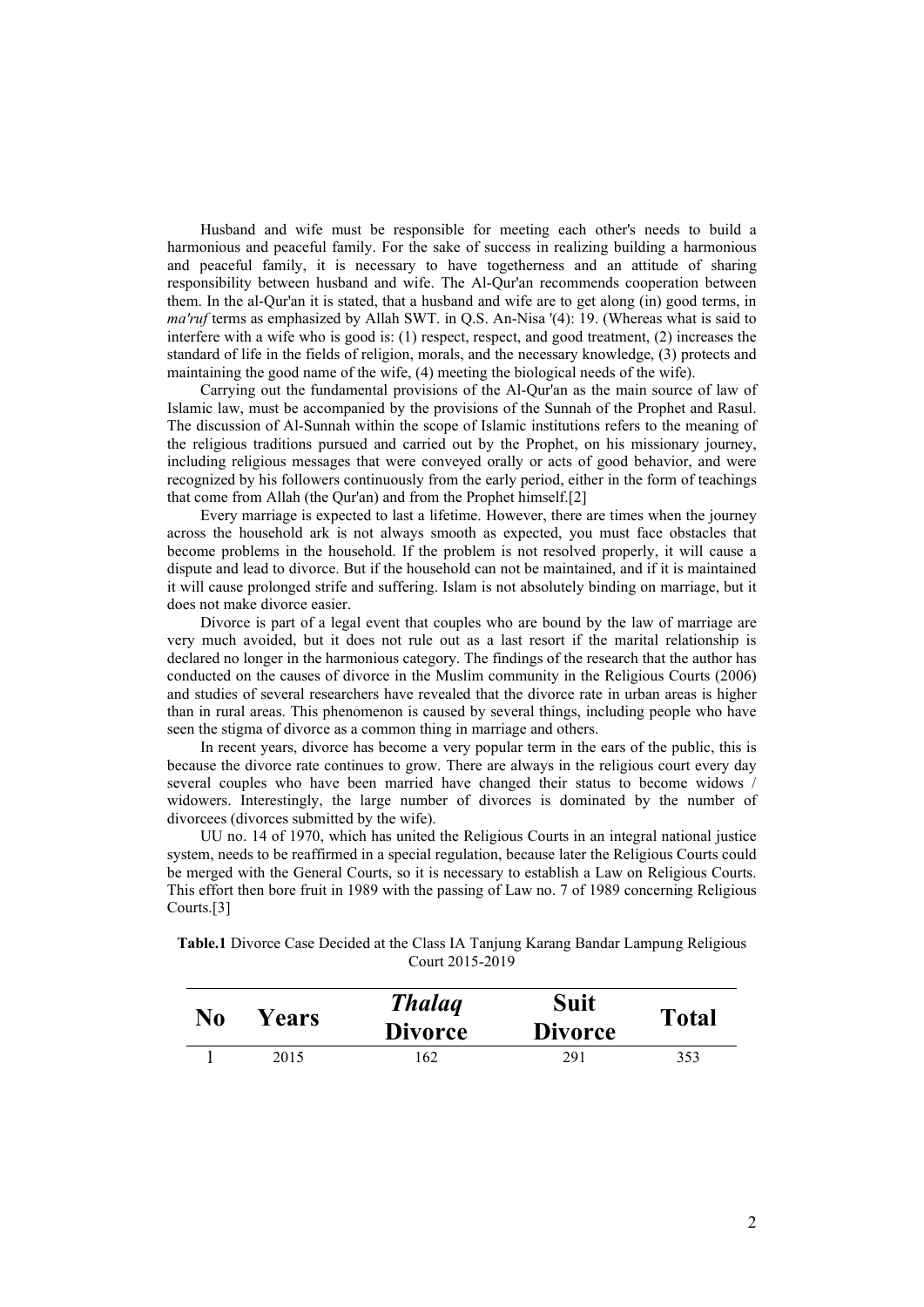|   | 2016 | 169 | 294 | 363 |
|---|------|-----|-----|-----|
|   | 2017 | 186 | 236 | 422 |
|   | 2018 | 223 | 298 | 521 |
| ັ | 2019 | 230 | 410 | 640 |

Based on the data above, it can be seen that every year the divorce rate tends to increase. In 2015, the number of divorce cases decided was 353, then increased to 363 in 2016, then increased to 422 in 2017, then increased to 521 in 2018, and increased in 2019 to 640 cases.

Of the divorce cases that have been decided, there are more litigated divorces compared to divorce divorces from 2015 to 2019. In fact, in 2015 the number of divorcees was almost twice as high as divorce *thalaq*.

This research discusses the scope of efforts to suppress the high divorce rate in society, in fact the Indonesian government has regulated the divorce issue to limit the divorce rate, such as divorce can only be done in front of a court (Article 39 of Law Number 1 of 1974; Article 115 Compilation of Islamic Law) , and divorce can occur for certain reasons (Article 19 of Government Regulation Number 9 of 1975; Article 116 Compilation of Islamic Law).

Marriage should be interpreted as a contract that will give birth to complex implications in domestic life, so that every individual who is included is capable (istitha '), which means being able to face the complexities of his domestic life. From here the points of marriage that should be actualized in the present life, towards eternal home life.

Based on the background of the legal issues, the main problems in this research are, 1) Why is divorce more prevalent and increasing every year? and 2) What are the factors behind the divorce of the highly educated population? The scope of the issue is accommodated from one area, namely the area of the Class I Religious Court of Bandar Lampung City.

## **2. Method**

The approach to the problem used in this study is a normative and empirical approach. The normative approach to the problem, namely the approach taken by studying, examining the provisions / inventory of the laws and regulations related to the Marriage Law in connection with the divorce case. The inventory results are then classified in order, supported by supporting legal materials in the form of scientific articles, case studies, and expert opinions. Then in enriching the discussion it is supported by an empirical problem approach, namely the problem approach that is carried out with the direct problem conditions that exist, in this case a contested divorce which is handled by the Class I Religious Court of Bandar Lampung City. This is done so that the systematization of the formulation of the problem raised produces concrete discussions and clearly explains the science of law that implements its enforcement in the community.

#### **3. Discussion**

#### **3.1 Increase in Divorce Claims Every Year**

Marriage should be interpreted as a contract that will give birth to complex implications in domestic life, so that every individual who is considered capable (*istitha'*) means being able to face the complexities of his domestic life. From here the points of marriage that should be actualized in this life, to an eternal household life as aspired by the Al-Qur'an with the term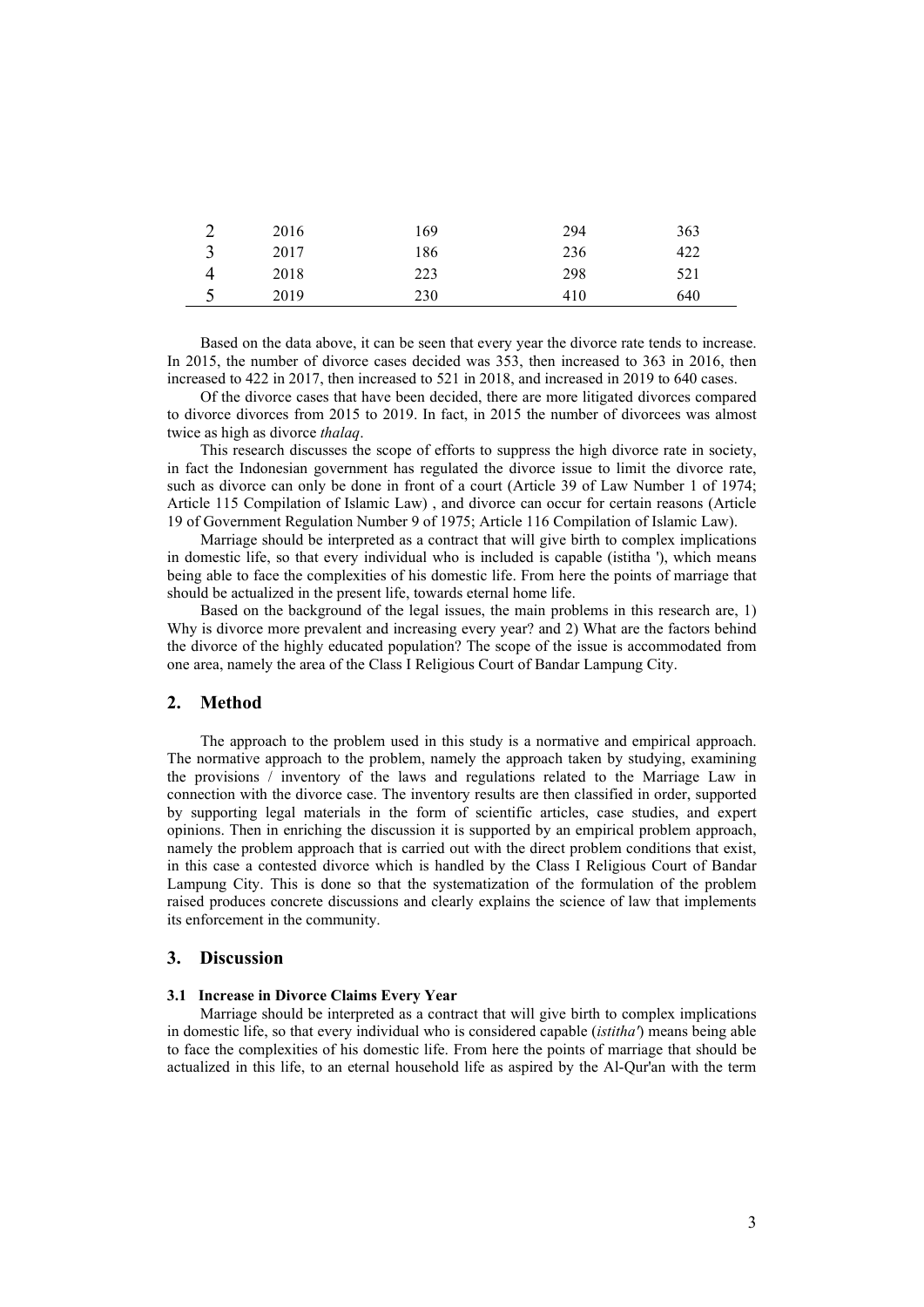*mitsaqan ghalidzan* (strong and strong ties). When there is a dispute between the two parties, Islam does not directly ask the husband and wife to end the marriage,[4] but a deliberation is carried out first.

Divorce is often an option / compulsion that cannot be avoided by married couples, especially if the household relationship can no longer be maintained. Therefore, both Islamic law and government law provide a way according to the background of the case. Divorce in Islamic law is better known as Thalaq, which is to untie the bonds (*hall al-Qaid*), to release the bonds by using predetermined words. In Islam, basically Thalaq is an act that is permissible (halal) even though it is also something that is hated (*makruh*).

The absence of household harmony is the main cause of divorce, followed by a moral crisis which occupies the second cause of divorce in the people of Bandar Lampung, which is 11 cases or 22%, followed by absence of responsibility is the dominant factor affecting the divorce that occurs in the Muslim community of the city of Bandar Lampung. Respondents admitted that their husbands were often drunk, gamblers, and prostitutes so that the respondents were not happy with them. One example is he goes to work, it turns out that he comes home drunk and even comes home late at night, his body is unbalanced and he drinks too much.

By paying 'iwad' is the same as the right given to a husband to divorce his wife, then his wife can sue for divorce if the marriage was not her own will or was imposed by her parents. Divorce is often filed by wives if they feel physically or mentally tormented. Because from the beginning there was no sense of love in the marriage, so divorce was considered the best solution for the wife to be released from the marriage bond which actually made life tormented. KHI in Article 116 point (a) also justifies these reasons, namely: one of the parties commits adultery or becomes a drunkard, a prostitute, a gambler and others who are difficult to cure. Divorce is also a cause of the wife's right. The wife is given the right to commit a legal act which is the cause of the break-up of the marriage, the legal act is *khul'un*.[5] The wife asks her husband to break the marriage bond by means of the wife providing payment to redeem herself to the husband.

Many factors cause divorce, including economic factors, infidelity by one partner, disharmony in the family, incompatibility in the household, the presence of a third party, due to early marriage, and so on.

#### **3.2. High Economic and Bachelor's Moeslem Couples Divorce Factors**

Some indications of social changes that are quite influential in divorce:

1) Changes in the meaning contained in divorce, in the current sense that divorce is no longer considered a disgrace, in big cities the status of a widow or widower is a common thing because city people emphasize their role more than their individual status;

This stigma is increasingly prevalent in the community, considering that the existence of urban communities is not only seen from the level of marriage but also career achievements, especially those based on material values that are accommodated as living standards. The essence of marriage which must be in line with the careers carried out by husband and wife partners must synergize with each other, assist the authorities during pre-marriage, then the awareness of the partners to build good communication as long as they are married, and knowledge, scientific insight regarding the marriage that is Couples must have to overcome internal problems in the family must be strengthened, because the factor of higher education in this case is only as education that supports career orientation, often eroding the insight of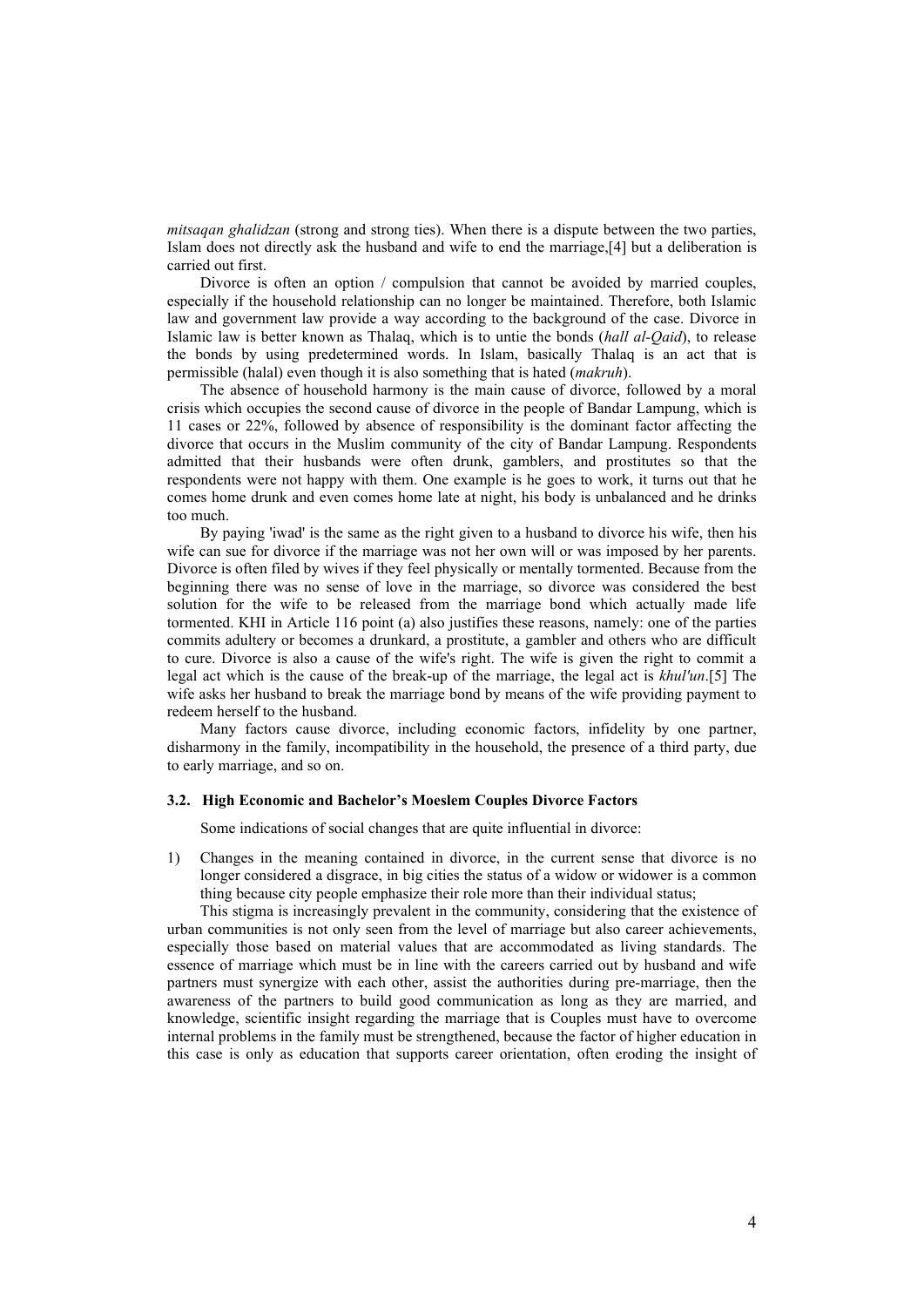maintaining the integrity of the marriage which basically goes hand in hand with careers when a partner is bound by a marriage event.

2) Changes in loosening supervision of relatives, friends, and neighborhoods on family integrity;

Along with the times and development, the city of Bandar Lampung, which was originally an entity based on rural values which is thick with the values of mutual cooperation and kinship, is now starting to fade and be forgotten. A logical consequence in an era development and development where intercultural introductions occur resulting in changes to the original values of a community entity. These changes tend to have a negative impact that can diminish the original values that have long grown and developed in the community, so as to eliminate the identity or characteristics of a community entity, including a sense of caring for one another.

3) The availability of various options outside the family, in the sense that the needs that are usually met by the family, can now be obtained outside, causing less dependence between husband and wife;

Interviewed with Staff Registrar, and Annual Report of the Class IA Tanjung Karang Religious Court in Bandar Lampung City, changes in people's behavior due to changing times also affect the mindset of society in viewing a marriage. Based on the data obtained, it can be seen that the divorce rate in Bandar Lampung has increased every year. Most divorce cases in the Class IA Tanjung Karang Religious Court in Bandar Lampung are filed by the woman (wife). Most of the divorces filed with the Bandar Lampung City Religious Court are motivated by constant disputes. Moral crisis is also one of the main reasons for someone to file a divorce suit in court. And the reason there is no more harmony in the family, the majority of divorce cases at the Bandar Lampung City Religious Court are experienced by middle and highly educated economic groups.

Divorce is not only seen from a legal perspective but also from a social perspective. The family as the core organization in society is crucial in shaping the future generation of the nation. Through a family, it can form a child's soul and mindset. Happy families will be able to educate their children well. This is because the division of roles between father and mother goes accordingly. This is very interesting for the author to conduct a further study in addressing social changes in the Muslim community of Bandar Lampung City related to divorce issues. Because in families that already have children, children will be victims who are very vulnerable to their impact after the judge has decided to divorce their parents. It is feared that other disputes with regard to child custody will arise, although basically it can be decided again through the court, but the argued considerations to achieve justice in exercising custody of children must be taken into account as well as possible. In other countries, for example, Chinese judges[6] prefer certain factors that are easy to ascertain, such as the financial capacity of the parents and the sustainability of the situation, over other internal emotional factors, such as the needs and emotional attachments of children.

4) The emergence of demands for equal rights for men and women, such as at this time job opportunities or positions are no longer based on gender, but on the skills a person has, so that career opportunities for women are more open.[7]

There is an ethos of equality and demands for equal rights between men and women; The equality of positions between men and women has encouraged women to be more courageous in taking positions, including to divorce rather than live under pressure from men. In addition, with the emergence of demands for equal rights for men and women[8], currently job opportunities or positions are no longer based on gender, but on one's expertise, so that career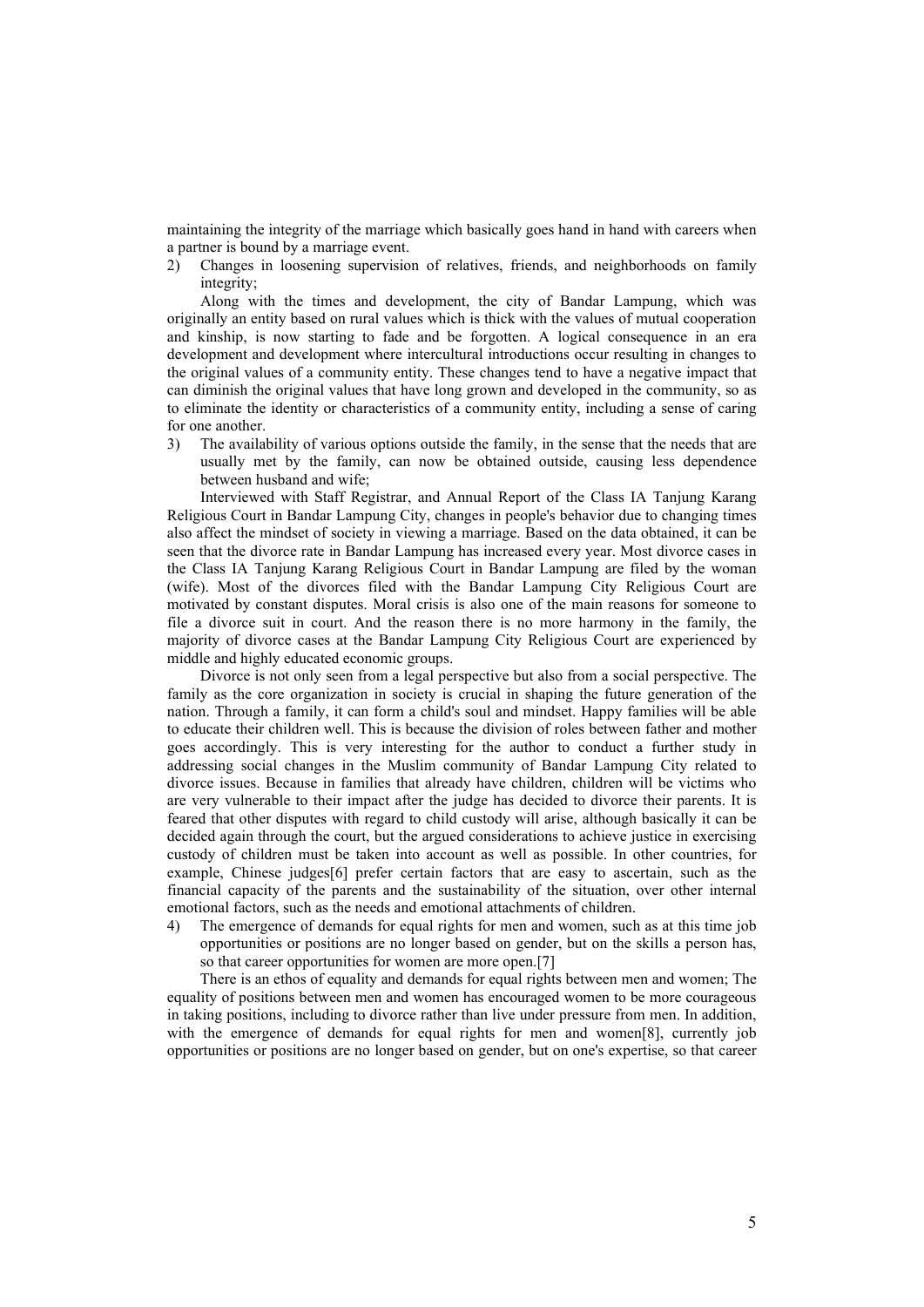opportunities for women are more open. This can lead to a shift in the orientation of family building from having offspring to advancing careers.

#### **4. Conclusions**

Many factors cause divorce, including economic factors, infidelity by one partner, disharmony in the family, incompatibility in the household, the presence of a third party, due to early marriage, and so on.

The absence of household harmony is the main cause of divorce, followed by a moral crisis which occupies the second cause of divorce in the people of Bandar Lampung, which is 11 cases or 22%, followed by absence of responsibility is the dominant factor affecting the divorce that occurs in the Muslim community of the city of Bandar Lampung. Respondents admitted that their husbands were often drunk, gamblers, and prostitutes so that the respondents were not happy with them. One example is he goes to work, it turns out that he comes home drunk and even comes home late at night, his body is unbalanced and he drinks too much.

- 1) Changes in the meaning contained in divorce, in the current sense that divorce is no longer considered a disgrace, in big cities the status of a widow or widower is a common thing because city people emphasize their role more than their individual status;
- 2) Changes in loosening supervision of relatives, friends, and neighborhoods on family integrity;
- 3) The availability of various options outside the family, in the sense that the needs that are usually fulfilled by the family, can now be obtained outside, causing the dependence between husband and wife to decrease;
- 4) The emergence of demands for equal rights for men and women, such as at this time job opportunities or positions are no longer based on gender, but on one's expertise, so that career opportunities for women are more open.

Affirming to all elements of society (the surrounding community, community leaders, the role of the government in this case through related agencies, other state officials and nongovernmental organizations to participate in educating people who will build a household ark as well as socializing and advocating for families that are threatened with breaking up marital ties through the divorce line. In addition, in every trial the judge always tries to reconcile the two parties. However, in reality the divorce rate in society is increasing. This shows that the existing laws and regulations are not effective enough to overcome the flow of divorce that occurs in society, especially in the Muslim community of Bandar Lampung. Therefore, it is necessary to increase public awareness to strengthen knowledge of the law of marriage which is not merely carrying out marriage, only ceremonially continuing the offspring or even following the trend of colleagues who were previously married.

# **References**

- [1] U. M. Ishaq, "Konsep Kebahagiaan Menurut Ibn Al-Haytham," *Islam. J. Stud. Keislam.*, vol. 14, no. 2, 2020, [Daring]. Tersedia pada: http://islamica.uinsby.ac.id/index.php/islamica/article/view/603/596.
- [2] A. Manan et.all, *Peradilan Agama Ditinjau Dari Berbagai Aspek*. Bandung: E-Book Cendramata Diklat Cakim Angkatan II PPC Terpadu Seluruh Indonesia, 2013.
- [3] A. A. Al Hadi, "Kedudukan Hukum Al-Sunnah dalam Al-Qur'an," *Al-Daulah J. Huk. dan*